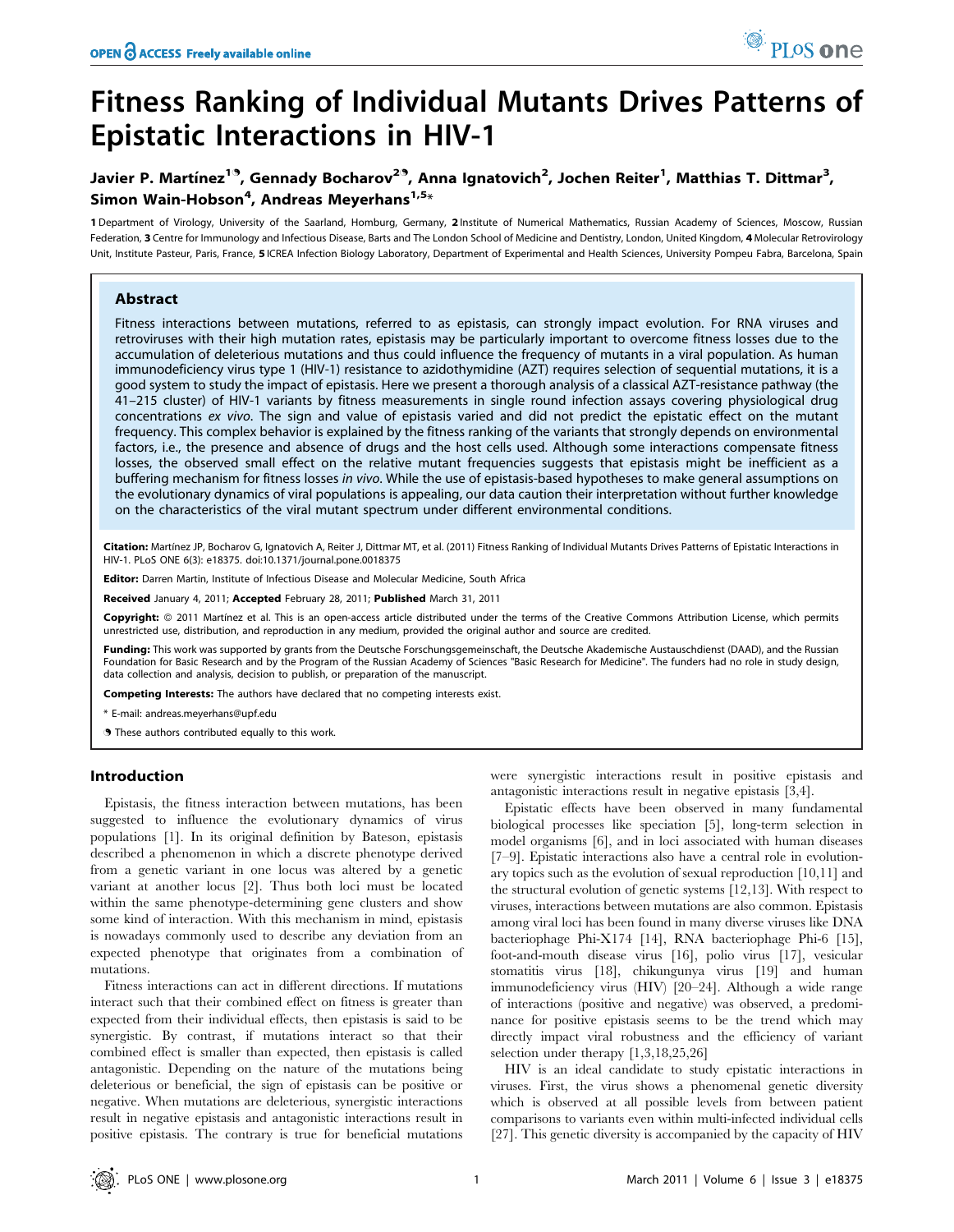to rapidly adapt to changing environments. It is best exemplified by the rapid selection of escape mutants in response to antiviral drugs. Depending on the nature of the drug-HIV interaction, it may require just few weeks to fix the resistant mutants within the viral population in vivo [28]. Second, HIV grows easily in cell culture and assays to determine viral fitness are well established. Third, there is ample data on HIV sequences and characteristics within patients that allow estimating the consequences of epistatic interactions within infected hosts.

Under the conditions of mutation-selection equilibrium, fitness interactions between mutations will affect the frequency of individual mutants within a virus population. A buffering effect of deleterious mutations is expected if epistasis would be positive. In this case, the abundance of deleterious mutants would be higher than expected and the viral population may respond faster to a new selection pressure supposing that the deleterious mutations would be beneficial under the new growth conditions. A clinically important example and test scenario for this is the selection of drug-resistant HIV variants after the use of antiretroviral treatment. By using amino acid sequence data of the reverse transcriptase and protease regions of HIV-1 isolates from infected individuals undergoing antiviral treatment, and the corresponding fitness values measured in vitro in the absence of drugs, statistical evidence for the predominance of positive epistasis has been detected [20]. However, a number of limitations of this study have been raised. One major concern was the likely under-representation of low fit variants in the data set that could have led to false conclusions towards epistasis [29]. Such a biased genome representation seems inevitably linked to the experimental procedure used to generate the genotype to phenotype correlations. A preference for the major viral mutants and thus more fit variants is simply obtained by PCR-mediated amplification and the direct cloning of the respective HIV regions into HIV vectors for subsequent fitness measurements. Thereby the clonal sequence representation is expected to be directly proportional to the respective fitness of the variant in vivo. Other limitations of the study were (i) the lack of fitness values in the presence of drugs so that epistatic effects and their consequences could not be compared with and without medication and (ii) the lack of knowledge of the direct path of mutation accumulation including all intermediate mutants.

A straightforward and complementary approach to measure fitness interactions relies on the construction of HIV variants with all mutations along an evolutionary pathway, then measuring their individual and combined fitness effects, and comparing the results with predictions generated under the null hypothesis of nonepistatic interactions [18]. While this approach is experimentally feasible only for a limited number of variants and thus lacks completeness over all possible HIV mutation pathways, it is of highest resolution and captures all variants including those of very low fitness. Here we report the results of such an analysis of a specific mutation pathway that HIV follows within individuals after treatment with azidothymidine (AZT), a nucleoside-analog reverse transcriptase inhibitor. The overall aim was (i) to generate a complete and physiologically relevant HIV data set with fitness values for all mutants within the mutation pathway, (ii) to determine the influence of environmental factors like host cells and antiviral drug concentrations on the fitness interactions of the mutations and (iii) to derive quantitative estimates of the epistatic effects on the relative frequency distribution of the viral mutants. The determined fitness values match the HIV mutant frequencies observed within patients and can explain the observed mutation pathway. Epistatic interactions depend strongly on the host cell environment and decrease with increasing drug concentrations.

The relationship between the value of epistasis and the relative mutant frequency is complex and determined by the fitness ranking of individual mutants.

#### Results

#### Selection of a HIV-1 mutation pathway for analysis of epistatic interactions

In order to quantify precisely epistatic interactions in HIV and analyze their dependence on environmental factors such as host cells and antiviral drugs, we focused on a specific mutational pathway that HIV-1 follows in vivo during treatment with AZT, the prototypic reverse transcriptase (RT) inhibitor first used in infected patients and a common component of current anti-retroviral formulations. When taken up by cells, AZT is phosphorylated by thymidine kinases to the active AZT-triphosphate. Upon incorporation into the nascent HIV DNA strand, RT-dependent chain elongation is stopped due to the 3'azido-group [30]. Treatment of HIV-infected individuals with AZT leads to the selection of AZTresistant HIV-mutants with defined amino acid changes in the RT. The mechanism of resistance development is well studied [31,32] and follows specific pathways. One such HIV-1 resistance pathway (Figure 1) is characterized by the key mutations at positions 41 and 215 of the RT [31,33]. The highly AZT-resistant double mutant M41L-T215Y appears in vivo after around 255 weeks of treatment and requires a number of intermediate mutants of which only the M41L and T215Y mutants are commonly observed [31]. However, at least one of the other possible intermediates, T215S, T215N, M41L-T215S and M41L-T215N must have been transiently generated (Figure 1, in grey).

#### Generation of AZT-resistant mutants of HIV-1, fitness determination and epistasis calculations

All seven HIV-1 RT mutants from an AZT-resistance pathway (Figure 1) were generated by shuffling PCR. They were then cloned into an HIV-1 NL4-3-based vector that is deficient in the expression of a functional envelope (Env) protein and contains the Renilla luciferase gene in the position of nef [34]. Respective HIV-1 Env-pseudotyped viruses that can only undergo a single round of infection in susceptible target cells were subsequently produced from 293T cells after co-transfection with RT mutants and an HIV-1 env expression plasmid. The relative fitness of the mutant viruses was assessed under a range of physiologically relevant AZT concentrations by infecting the TZM-bl cell-line or primary peripheral blood lymphocytes (PBMCs) from two healthy donors (here referred to as donors 1 and 2) and measuring the relative luciferase activities of the variants compared to that of the wildtype. The epistatic interaction  $E$  of the mutations was then calculated according to the epistasis definition in a two-locus-twoallele model:  $E = W_{00}W_{11} - W_{01}W_{10}$  [Equation 1], where  $W_{00}$  is the fitness of the wild type,  $W_{11}$  the fitness of the double mutant and  $W_{0I}$ ,  $W_{10}$  are the fitness of both single mutants, respectively. Observed and expected relative fitness values were then graphically compared as described previously [3,24].

## The fitness ranking of AZT-resistant HIV-1 RT mutants corresponds to their frequency distribution in AZTtreated patients

The distribution of fitness relative to that of the wild type for all single and two-point HIV-1 RT mutants infecting TZM-bl cells or PBMC in the presence of 0 to 10  $\mu$ M AZT is shown in Figure 2 and in Figure S1 and Table S1 under Supporting Information. With the TZM-bl cell line and the PBMC of two blood donors as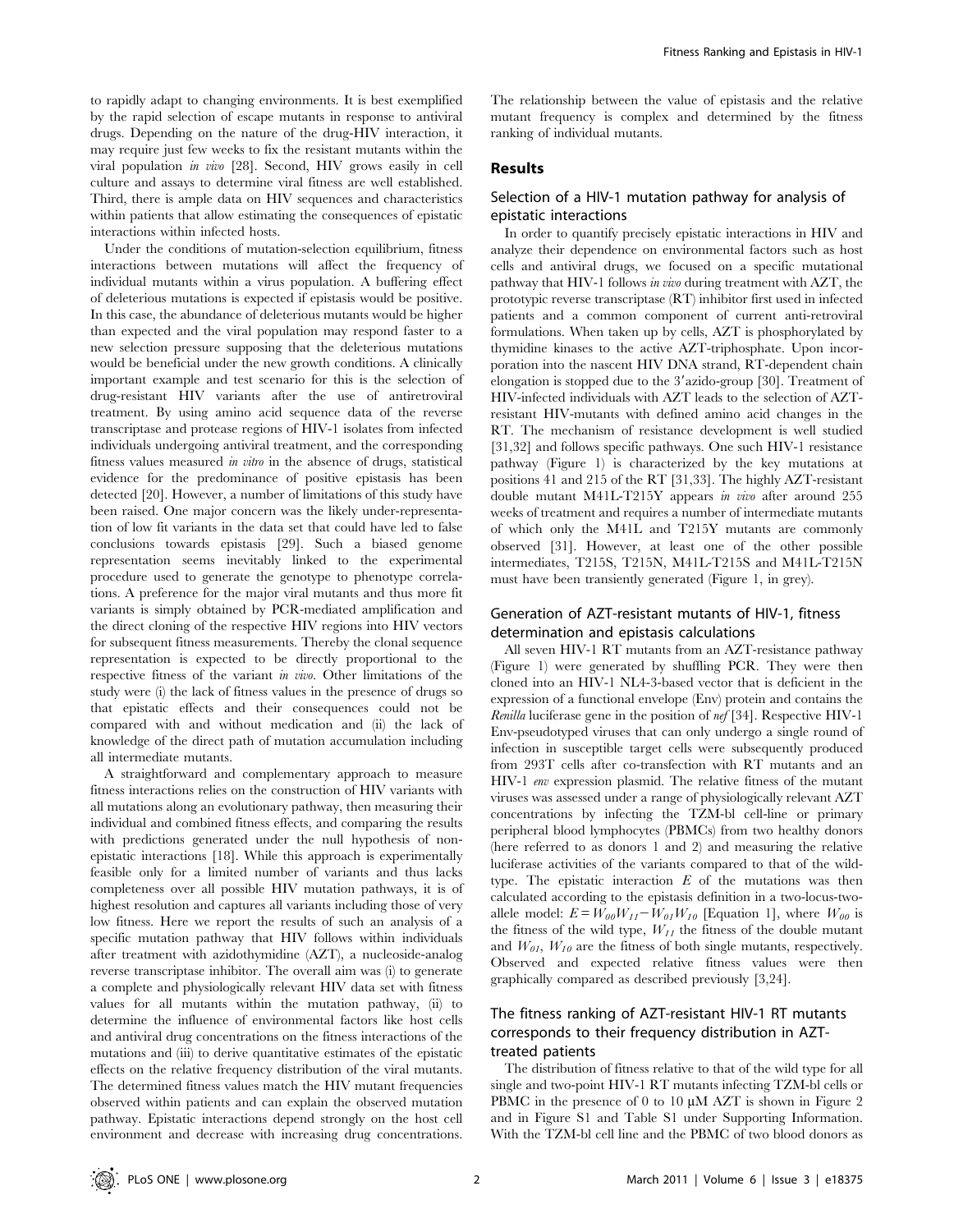

Figure 1. Mutation pathway of the HIV-1 reverse transcriptase under AZT therapy in vivo. The scheme shows one common in vivo developmental pathway of AZT-resistant HIV-1 mutants at amino acid positions 41 and 215 in the reverse transcriptase. Amino acids are given in the one letter code. In the block arrow, estimated waiting times of mutant appearance are marked. The values are according to estimations from Beerenwinkel, et al. [31] The flowchart arrows highlight the respective nucleotide changes. Mutants found in vivo are in bold type while mutants in grey are not observed in vivo.

doi:10.1371/journal.pone.0018375.g001

target cells, the wild-type virus has a varying fitness advantage over the AZT-resistant variants in the absence of drug. Increasing drug concentrations render particularly the mutants M41L, T215Y and M41L/T215Y more fit than the wild type. These dominant RT mutants have been analyzed previously and our determined relative fitness values are concordant with previous findings [35,36]. Similarly concordant are the inhibitory concentration 50 ( $IC_{50}$ ) values for AZT that have been determined for these mutants [35,37–40] and which can be derived from our fitness measurements as a function of drug concentrations. The newly analyzed intermediate mutants T215S, T215N, M41L-T215S and M41L-T215N of the AZT-resistance pathway (Figure 1) exhibit low fitness values under all drug concentrations with the 215S mutants being slightly fitter than the 215N. Thus, taken together,



Figure 2. Relative fitness values of HIV-1 reverse transcriptase mutants along an AZT-resistance pathway. Mean fitness values for wild type (WT) and mutants in the TZM-bl cell line and PBMC from Donor 1 and Donor 2 as a function of AZT concentration. The values are the mean of three or four independent infections (the actual values with standard deviations and errors are given in Table S1 and plotted in Figure S1 under supporting information). The mean fitness of the wild type without the addition of drug was set to 1. AZT concentrations range from 0 to 10 µM which cover the physiologically relevant range in vivo. doi:10.1371/journal.pone.0018375.g002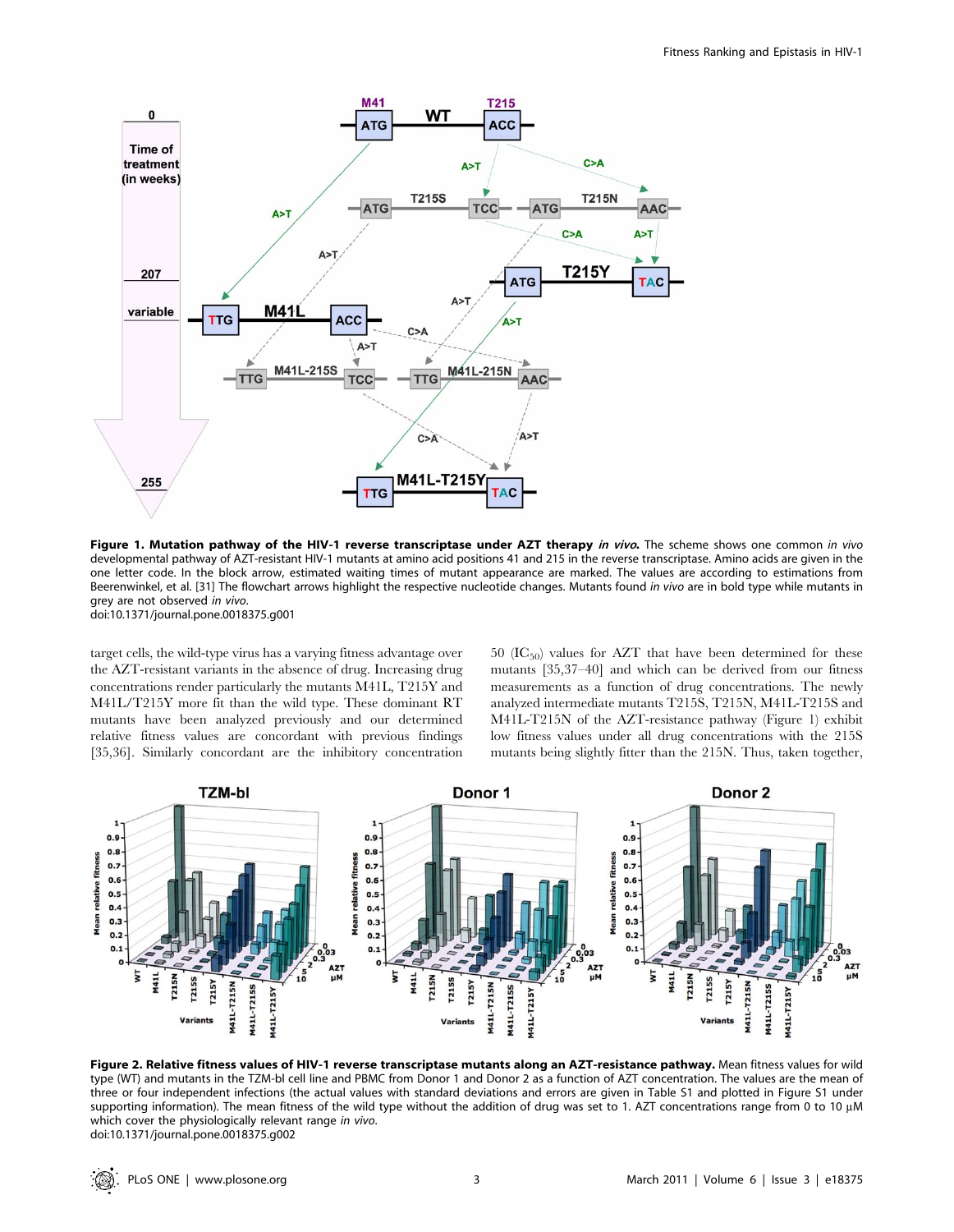the ranking order of the fitness values for all RT mutants in the presence of AZT correspond well with the frequency distribution of the respective mutants found in patients under AZT treatment i.e.  $T215Y > M41L > T215S > T215N$  (Stanford Drug Resistance Database, http://hivdb.stanford.edu).

The fine structure of the fitness distribution of the RT mutants in TZM-bl and PBMC revealed interesting features that are best visualized in supplementary figure S1. (1) The relative fitness of the AZT-resistant mutants is influenced by the host-cell environment. For example, the mutants T215Y and M41L-T215Y exhibit a higher relative fitness without drug in PBMC of donor 2 than in PBMC of donor 1 or TZM-bl cells. Furthermore, with the exception of the M41L-T215S, the non-dominant RT mutants are fitter in TZM-bl cells under all AZT concentrations than in PBMC. (2) The fitness of the wild type in the presence of AZT is usually higher in PBMC than in TZM-bl cells. This mounts to an about 10-fold and 30-fold difference under 2  $\mu$ M and 5  $\mu$ M AZT respectively. Under 10  $\mu$ M AZT, the replication of the wild type was practically not detectable in all cell-types. (3) The fitness differences between the wild type and the RT mutants are not constant. For example, with  $5 \mu M$  AZT, the highly resistant mutant M41L/T215Y exhibits a 160-fold higher fitness than the wild type in TZM-bl cells but is only around 6-fold or 20-fold fitter in PBMC of donor 1 and 2, respectively. Thus, the fitness behavior of the wild type and the RT mutants as a function of AZT concentrations is cell type dependent. This correlates well with the observation that HIV replication and adaptation strongly depends on the host-cell environment [41–43].

## The HIV-1 AZT-resistance pathway is characterized by strong and varying epistasis between the RT mutations at amino acids 41 and 215

In order to analyze possible interactions between the mutations of the key amino acids along the AZT-resistance pathway, we calculated epistasis  $(E)$  according to equation 1 from the determined fitness values. Without drug pressure,  $E$  is always strongly positive for the TZM-bl cells and both PBMC Donors (Table S2, under Supporting Information) however the relative values for the three double mutants differ in the target cells. To better visualize the epistatic interactions between all RT mutations, the experimental fitness values of the double mutants (i.e. the observed fitness) were plotted against the products of the fitness of the one-point mutants (i.e. the expected fitness under the assumption of no epistatic interactions) (Figure 3A). Positive epistasis means that the fitness of the double mutants is higher than expected (the diagonal line corresponds to no epistatic effects). To test whether the overall finding of epistatic interactions is statistically robust, we performed bootstrapping to generate randomized data sets  $(N = 1000)$  and applied the same analysis. In all cases the mean epistasis values were significantly greater than zero (Table S2 under Supporting Information).



Figure 3. Epistasis in AZT-resistant HIV-1 reverse transcriptase mutants. (A) The observed relative fitness of double mutants W<sub>11</sub> along an AZT resistance pathway under different AZT concentrations is plotted against the product of the relative fitness of the single mutants  $W_{10}xW_{01}$ . The latter reflect the expected fitness if there is no epistasis. Values are calculated for the fitness in TZM-bl cells and PBMC from two healthy donors (named Donors 1 and 2). The diagonal line corresponds to absence of epistasis while the areas of positive and negative epistasis are above and below respectively. Error bars indicate standard error of the mean. (B) Positive epistasis declines in strength with increasing AZT concentrations. Epistasis values for the three HIV-1 double mutants along the AZT resistance pathway are plotted against AZT concentrations. Error bars indicate standard error of the mean.

doi:10.1371/journal.pone.0018375.g003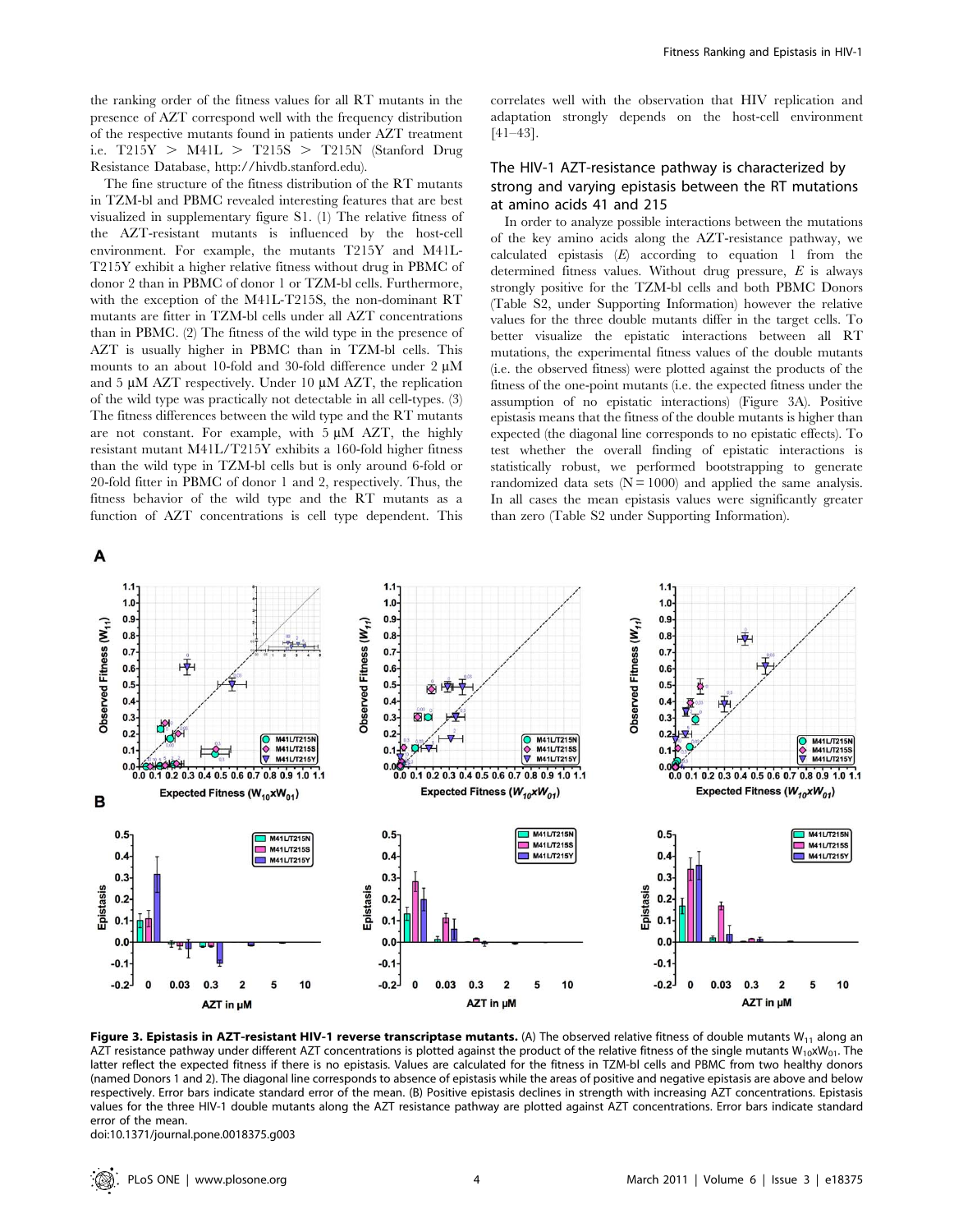## The epistatic interactions between the mutations changed upon increasing drug pressure and differed between the target cells used

An increase in AZT concentrations resulted in a decrease of epistasis. The three different double mutants showed a varying relative decrease in the different target cells. With TZM-bl cells, the sign of epistasis changed to negative already from the lowest AZT concentration whereas with the PBMC of donors 1 and 2, epistasis was mainly (donor 1) or always (donor 2) positive (Figure 3B). The change in the sign of epistasis in the TZM-bl cells is mainly due to the fitness ranking of the wild type, which is relatively low, and the 1-point mutants, which are relatively high in these cells as compared to PBMC (see Supporting Figure S1). Together these observations show that the type of fitness interaction may change along with the environmental conditions under which it is analyzed. In the absence of drug, the fitness loss due to the acquisition of resistance mutations is compensated by a strong antagonistic interaction (positive epistasis) in all cases. However when AZT is present, the fitness interaction is still antagonistic (now negative epistasis) in TZM-bl cells but becomes mainly synergistic (now positive epistasis) in PBMC. Thus the fitness gain is less than expected for TZM-bl cells but mainly higher than expected for PBMC.

## Epistasis affects the relative abundance of drug-resistant HIV-1 mutants

The fitness interactions between the mutations along a drugresistance pathway are expected to have an impact on the relative mutant frequencies in a viral population. This in turn may be of great clinical importance for the selection of drug-resistance under antiviral treatment because a higher or lower steady state level of a resistant mutant may lead to a faster or slower outgrowth. Having determined all fitness values for all mutants along the AZTresistance pathway, we were now able to quantitatively estimate the effect of epistasis on the relative abundance of the double mutants. For this, the expected fitness values under the assumption of no epistasis were calculated from the experimentally determined fitness values and used to analyze the respective steady state frequencies assuming a mutation-selection equilibrium as defined by the general model of HIV quasispecies dynamics [44]. Under this condition, the relative abundance of the wild-type virus and the 1-point and 2-point mutants can be estimated by computing the eigenvectors of the following eigenvalue problem [Equation 2]:

| $\left[ (1 - \mu_1)(1 - \mu_2)W_{00} \right]$ $(1 - \mu_1)\mu_2W_{01}$                                                                            |                                                          | $\mu_1(1-\mu_2)W_{10}$     | $\mu_1 \mu_2 W_{11}$                                     |  |
|---------------------------------------------------------------------------------------------------------------------------------------------------|----------------------------------------------------------|----------------------------|----------------------------------------------------------|--|
|                                                                                                                                                   | $(1 - \mu_1)\mu_2 W_{00}$ $(1 - \mu_1)(1 - \mu_2)W_{01}$ | $\mu_1 \mu_2 W_{10}$       | $\mu_1(1-\mu_2)W_{11}$                                   |  |
| $\mu_1(1-\mu_2)W_{00}$                                                                                                                            | $\mu_1 \mu_2 W_{01}$                                     | $(1-\mu_1)(1-\mu_2)W_{10}$ | $(1-\mu_1)\mu_2 W_{11}$                                  |  |
| $\mu_1 \mu_2 W_{00}$                                                                                                                              | $\mu_1(1-\mu_2)W_{01}$                                   |                            | $(1 - \mu_1)\mu_2 W_{10}$ $(1 - \mu_1)(1 - \mu_2)W_{11}$ |  |
| $\begin{bmatrix} y_{00} \\ y_{01} \\ y_{10} \\ y_{11} \end{bmatrix} = \lambda \begin{bmatrix} y_{00} \\ y_{01} \\ y_{10} \\ y_{11} \end{bmatrix}$ |                                                          |                            |                                                          |  |
|                                                                                                                                                   |                                                          |                            |                                                          |  |
|                                                                                                                                                   |                                                          |                            |                                                          |  |
|                                                                                                                                                   |                                                          |                            |                                                          |  |

Here,  $y_{00}$  and  $y_{11}$  denote the equilibrium abundance of the wildtype virus and the 2-point mutant, respectively, whereas  $y_{01}$  and  $y_{10}$  denote the equilibrium abundance of the 1-point mutants. The parameters  $\mu_1$  and  $\mu_2$  characterize the mutation rate for the first position and for the second position respectively,  $\lambda$  is the standard notation for the eigenvalue. Under the simplifying assumption that the mutation rate  $\mu$  is not affected by the mutations itself, the relative frequencies of the 2-point mutants can be readily calculated using our fitness data (Table S1) and MATLAB routines (www.mathworks.com). The results are shown in Figure 4 and Table S3.

Depending on the AZT concentration, the presence of epistasis has a marginal or a significant effect on the relative frequency distribution of the 2-point mutants within the virus population. Importantly, high epistasis values do not directly predict a large effect on that distribution. For example, without AZT when epistasis is highest, the relative mutant frequencies are around  $10^{-8}$  to  $10^{-9}$  and epistasis affect those frequencies up to 3-fold (Figure 4 and Table S3). In the presence of AZT when epistasis values were significantly smaller, frequency effects of up to around 104 -fold are observed. Taking the M41L/T215Y mutant in the presence of  $0.03 \mu M$  AZT as an example, epistasis increased the relative frequency around  $10^4$ -fold according to the measurements in PBMC of donor 2 (Table S3c), diminished it around  $10^4$ -fold according to the measurements in TZM-bl (Table S3a) or left it relatively unchanged (PBMC donor 1, Table S3b). Furthermore, the frequency effects were not linear. Taking again the M41L/ T215Y mutant, epistasis increased the relative frequency around 10<sup>4</sup>-fold at 0.03 μM AZT and 2 μM AZT, however had nearly no effect at  $0.3 \mu M$  AZT. This complex behavior is due to the fact that the epistasis effect on mutant frequencies strongly depends on the distribution of the relative fitness values for wild type, intermediate mutants and the 2-point mutant, i.e. their ranking. If the intermediate one-point mutants (at least one of them) have larger fitness value than the two-point mutant would have in the absence of epistasis then the effect would be strong. Otherwise the two-point mutant will dominate with and without epistasis. Let us consider two examples: Under  $0.3 \mu M$  AZT in PBMC of donor 2, the fitness values for wild type, M41L, T215Y and M41L-T251Y are  $0.162 \pm 0.010$ ,  $0.166 \pm 0.013$ ,  $0.293 \pm 0.014$  and  $0.385 \pm 0.047$ , respectively (see Table S1c for all values of the standard errors of the mean and Table S4 for evaluation of the significance of the fitness differences). Thus, one would expect that the M41L-T251Y mutant will dominate because of its highest fitness and its relative frequency is expected to be close to 1 (in fact 0.999; Table S3c). Assuming no epistatic interaction, the relative fitness for the same variants are  $0.162 \pm 0.010$ ,  $0.166 \pm 0.013$ ,  $0.293 \pm 0.014$  and  $0.300\pm0.069$ , respectively. The M41L-T251Y mutant still dominates because it has the highest fitness and its relative frequency is close to 1 (0.998). In the case of 2  $\mu$ M AZT, the fitness values with epistasis are  $0.0426 \pm 0.0027$ ,  $0.0236 \pm 0.0029$ ,  $0.116 \pm 0.0078$  and  $0.187 \pm 0.010$ , respectively. The M41L-T251Y mutant will dominate with a relative frequency close to 1 (in fact 0.999). Assuming no epistasis, the relative fitness is  $0.0426 \pm 0.0027$ ,  $0.0236 \pm 0.0029$ ,  $0.116 \pm 0.0078$  and  $0.0642 \pm 0.020$ , respectively. Now the 1-point T251Y mutant will dominate because it has the highest fitness and its relative frequency is expected to be close to 1. In this case the relative frequency of the two point mutant M41L-T251Y is only 0.0000897. Thus the epistatic effect is large although the epistasis value is small (Figure 3B and Figure 4).

#### **Discussion**

Epistasis is a fundamental component of the genetic architecture of biological entities and has been suggested to influence the evolutionary dynamics of virus populations. Here we have quantified the fitness of all HIV-1 mutants along the classical AZT-resistance pathway under physiological drug concentrations ex vivo, calculated the epistasis values and estimated its impact on mutant frequencies within the viral population. Overall, the pattern of epistasis is complex and dependent on the drug concentrations and the host cells used. Without AZT, epistasis is consistently positive within the TZM-bl cell line and the PBMCs of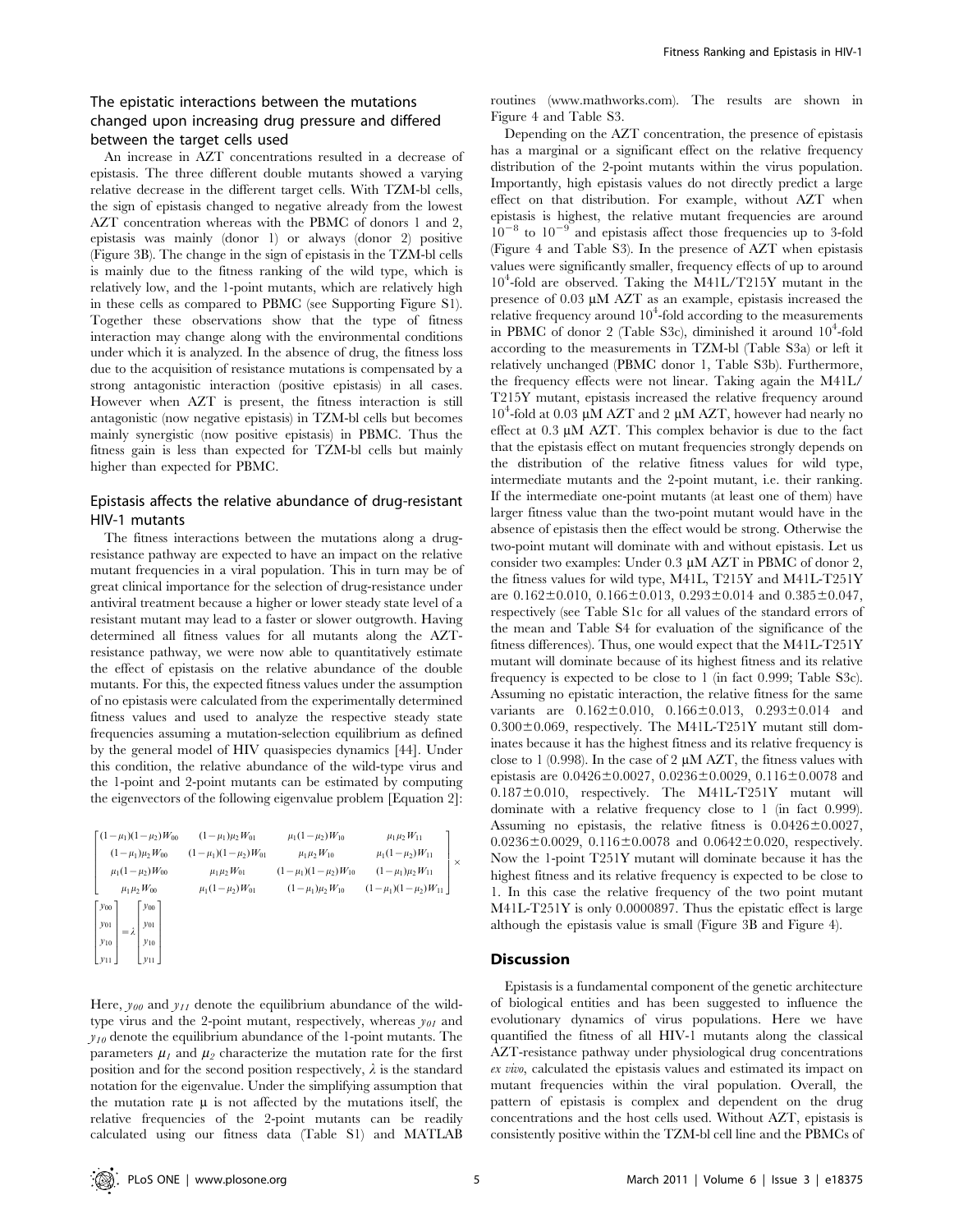

Figure 4. Effect of epistasis on the relative frequencies of drug-resistant HIV-1 mutants. The plot shows the estimated relative frequencies of the double mutants along the AZT resistance pathway under different AZT concentrations for TZM-bl cells and both PBMC donors without epistasis (black bars) and with epistasis (grey bars). Without drug pressure, epistasis has a small effect on the mutant frequencies. With the addtion of drug, epistasis has a varying effect on the mutant frequencies that is dependent on the fitness ranking of the wild type, 1-point mutants and 2-point mutants. Calculations were performed according to an established model specified in equation 2 (see text for details). Fitness values were taken from Table S1.

doi:10.1371/journal.pone.0018375.g004

both blood donors, and results in an estimated 1.5 to 2.8-fold increase in the ratio of the highly resistant 2-point mutant M41L-T251Y to wild type. The presence of AZT leads to a concentration-dependent decrease of epistasis. This is due to the fitness decrease of all variants especially the wild type in the presence of AZT and the respective reduction of the difference of their products (see equation 1 and figure 2). Furthermore, the signs and values of epistasis differ depending on the host cells used and the numerical values do not predict the epistatic effect on the mutant frequency. This complex behavior is explained by the fitness ranking of all mutants in the presence of AZT and the uneven fitness distribution of the 1-point mutants.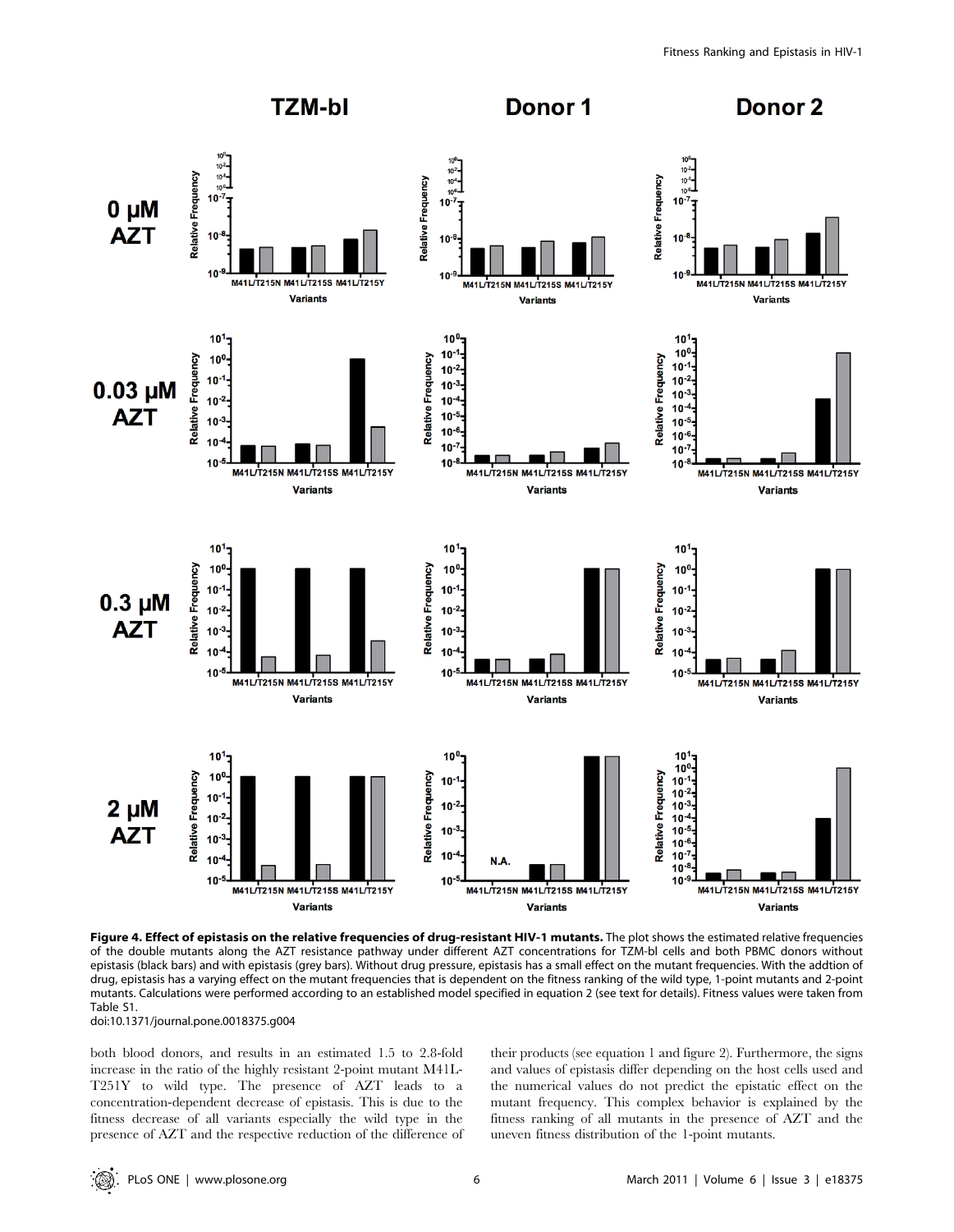The observed positive epistasis under drug-free conditions has a buffering effect on the mutant distribution and caused an increase of the relative frequency of the highly AZT-resistant 2-point mutant M41L-T251Y over the expected frequency if epistasis would be absent. However this relative frequency increase from about  $1\times10^{-8}$  to about  $3.6\times10^{-8}$  (see Table S3) within the virus population is only marginal considering the published estimates of the HIV effective population size in vivo of around  $10^3$  to  $10^4$  [45]. In the presence of AZT, the sign of epistasis varies with the drug concentrations and the host cells used. As a consequence, epistasis increases or decreases the relative 2-point mutant frequencies or leaves it relatively unchanged. For example, under  $0.03 \mu M$  AZT and TZM-bl as host cells, epistasis decreases the relative frequency of M41L-T215Y from 1 to  $5.5 \times 10^{-4}$ , whereas with PBMC from Donor 2, epistasis increases the relative frequency from  $4.5 \times 10^{-4}$ to almost 1. Although these estimated relative frequencies are now in the range of the effective population size of HIV in vivo, a condition where epistatic effects are expected to be relevant, there are no consistent biological criteria to derive general statements on the importance of the epistatic effects for the mutant frequency at the population level.

Epistasis was suggested to contribute to viral robustness, the ability of a virus to maintain stable functioning despite genetic and environmental perturbations [1,25]. In general, single mutations in a viral genome are deleterious and will reduce viral fitness. The observed predominance of positive epistasis among viral genomes suggests a buffering effect for subsequent mutants such that the mutant spectrum is enlarged [25,46,47]. This in turn may become beneficial for the virus population in the context of a strong selection pressure like antiviral treatment. However as we show here for the mutants along the AZT resistance pathway, the buffering effect without AZT is so low that positive epistasis is unlikely to be a major contributing factor to the robustness of HIV i.e. to allow low fitness mutants to survive in an HIV population in vivo. Other mechanisms than epistasis may be considered as of prime importance within infected individuals. First, the HIV provirus can persist for months independent of the replicative capacity of the respective mutant [48]. Second, multi-infection of single cells *in vivo* is common and thus phenotypic mixing can contribute to mutant survival [27,49]. The recent suggestion that HIV is evolving towards a more robust population due to the selection of a lower fitness landscape is compatible with such a scenario [26,50].

The development of drug resistance in HIV infection remains one of the most challenging difficulties in antiviral treatment. The dynamics of resistant mutants depends on a number of virus replication parameters such as the fitness values, the number of available target cells and mutation/recombination rates. Although the interplay between these factors has been studied using mathematical models, their results suffer from not being based on exact values for all parameters. Fitness is a major determinant of the selection process of drug-resistant mutants that is amenable to experimental quantification. In this respect, the fitness estimates for a complete spectrum of AZT-resistant mutants as a function of the drug concentrations obtained in our work established a solid quantitative basis for further data-driven *in silico* studies.

In summary, our study provides high-resolution fitness values along an important HIV drug-resistance mutation pathway and quantifies the impact of epistasis on mutant frequencies. The pattern of epistatic interactions between the specific mutations is complex and dependent on environmental factors such as the presence and absence of drugs and the host cells used. While some interactions compensate fitness losses, the effect on the relative mutant frequencies was small so that epistasis as a buffering

mechanism for fitness losses might be rather inefficient. Together these data caution against over-interpreting qualitative data on epistasis for evolutionary dynamics of viruses without knowledge of the fitness ranking of the complete mutant spectrum.

#### Materials and Methods

#### Experimental Design

To measure the fitness of HIV-1 RT mutants along an AZT resistance pathway and to evaluate the effect of epistasis  $($  = the fitness interactions between the mutations), we generated the respective RT mutants by site-directed mutagenesis PCR [51]. They were then cloned into the HIV-1 viral vector TN7-Stopp that carries the Renilla luciferase reporter gene instead of nef and lacks a functional env gene [34]. HIV pseudotypes were produced by co-transfection of 293T cells with an HIV-1 env expression plasmid. The fitness values of the mutants were quantified by measuring the replication capacity of the mutants as the % relative luciferase activity, compared to that of the wild type, after single round infection of target cells with and without the addition of AZT.

#### Generation of wild type and drug resistant mutants

Mutagenesis. PCR site-directed mutagenesis was used to introduce the desired nucleotide changes at codons 41 and 215 of the reverse transcriptase gene of the HIV-1 NL4-3 molecular clone. This technique involves two PCR reactions using overlapping primers (see Table S5 for primer details). Briefly, in the first PCR, a 1062 base pair fragment containing the desired region was amplified using a 5' primer carrying a unique restriction site for BclI and the 3' overlapping primer carrying the desired RT mutation. In parallel, another PCR used the 3' primer carrying the restriction site for AgeI and the 5' overlapping primer carrying the other desired RT mutation. The resulting fragments were isolated from an agarose gel and used as templates in the second PCR with only the 5' BclI and the 3' AgeI primers giving rise to the final template. The thermocycling conditions for the first PCR were  $94^{\circ}$ C for 2 min followed by 30 cycles of  $94^{\circ}$ C 30 s,  $58^{\circ}$ C 30 s ( $50^{\circ}$ C for the second PCR) and  $68^{\circ}$ C 45 s ( $72^{\circ}$ C, 1 min for the second PCR) and then a final elongation step of  $68^{\circ}$ C for 7 min. The introduced restriction sites were used for the subsequent cloning of the mutated fragment.

Plasmids and cloning. The PCR products were ligated into the pGEM-T vector (Promega) via TA cloning following manufacturer's instructions. E. coli ER2925 (Stratagene) were then transformed and selected on ampicillin agar plates. Plasmid DNA was extracted using the alkaline method. Samples were run on an agarose gel, isolated and sequenced by dideoxy-sequencing. Plasmids containing the desired RT mutants were digested with AgeI and BclI (New England Biolabs) and the respective fragments were inserted into the pTN7-Stopp HIV-1 expression plasmid using the same restriction sites. pTN7-Stopp is derived from the HIV-1 NL4-3 based viral vector and has the luciferase gene in the position of the nef gene [34]. It is designed for a single round of replication since it does not express the envelope gene due to the insertion of two nucleotides in the 5'region of the signal peptide resulting in a frameshift and premature termination of translation.

Generation of HIV-1 pseudovirus stocks. For pseudotyped virus generation, wild type or mutated pTN7-Stopp plasmids were co-transfected with a specific plasmid expressing a CCR5-tropic HIV-1 envelope gene into the 293T cell line [52]. Briefly, 293T cells ( $10^6$  cells) were transfected with 4 µg of each plasmid DNA using Lipofectamine (Invitrogen) according to the manufacturer's instructions. 48 hours after transfection, virus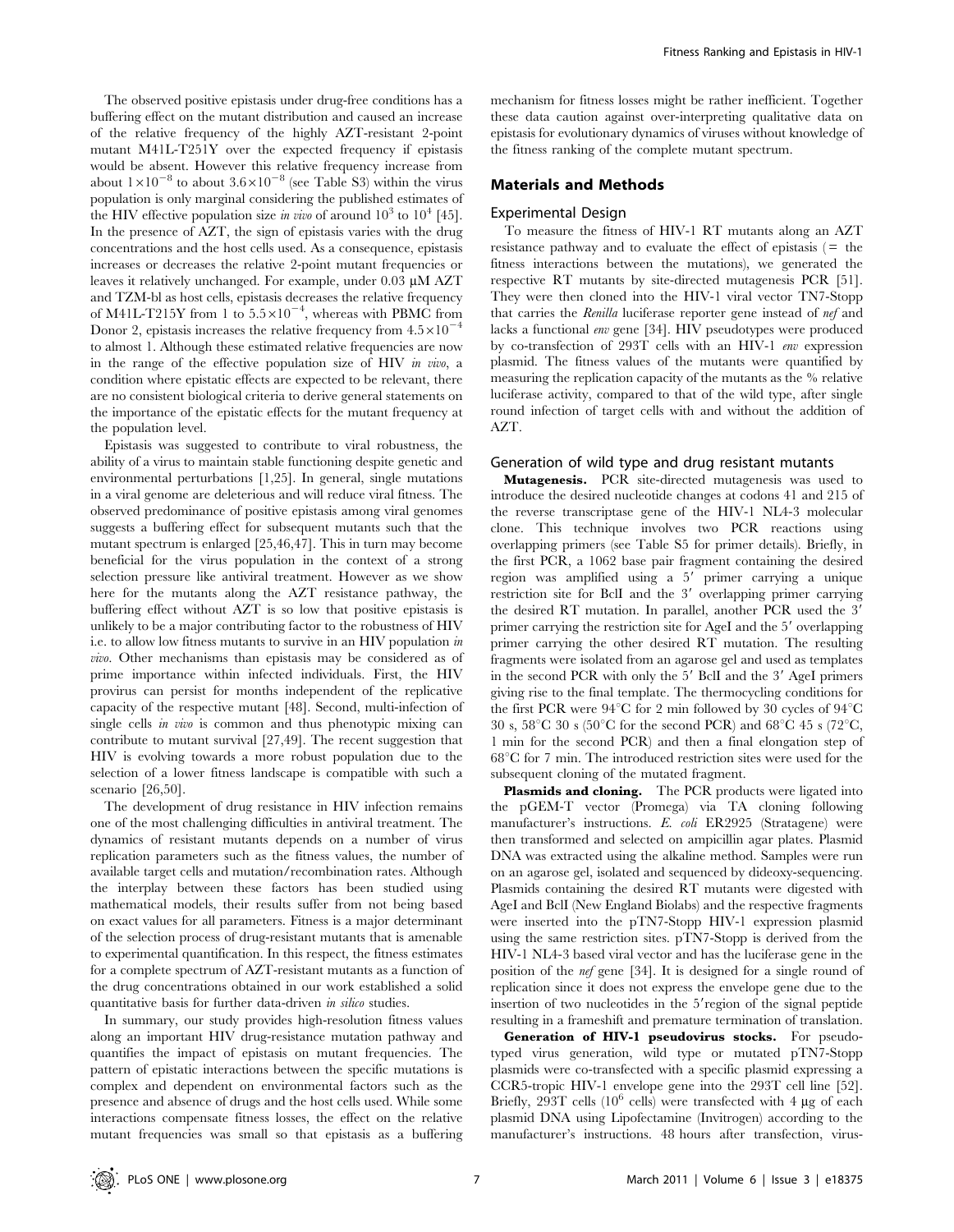containing supernatants were harvested, filtered with  $0.45 \mu m$ cellulose-acetate filters (Schleicher & Schuell), titrated and stored in 1 ml aliquots at  $-80^{\circ}$ C until use.

Range of AZT concentrations. We used AZT at final concentrations of 0, 0.03, 0.3, 2, 5 and 10  $\mu$ M for the infection experiments. These cover the physiological concentrations of antiretroviral therapy [53,54].

HIV-1 pseudotype infections and determination of relative fitness. Target cells for infection experiments were peripheral blood mononuclear cells (PBMCs) from healthy blood donors and TZM-bl cells. TZM-bl is a HeLa cell line, which expresses CD4 and both CCR5 and CXR4 co-receptors [55,56]. Cells were plated in triplicate or quadruple on 96 well plates at a density of  $10^5$  cells/well and left untreated (0  $\mu$ M AZT) or preincubated for 2 hours with AZT at the final concentrations mentioned above before infections. PBMCs from healthy donors were stimulated overnight with PHA prior to the drug incubation. Infections were performed for each drug treatment by adding wild-type and mutant virus at an MOI of 0,5 in 100 µl of medium to untreated or treated cells. Forty-eight hours after infection, cells were washed and assayed for luciferase activity with the Luciferase Reaction Kit (Promega) according to the manufacturer's instructions. In addition, the relative luciferase activities from infections were normalized to the transfection efficiencies of 293T cells during HIV pseudotype preparation. The final relative fitness values for all mutants were the obtained by relating them to the fitness of the wild type (see below).

Statistical analysis. The method of estimating the mean fitness value for every mutant and AZT dose was performed as following: (i) the mean value of a given number of independent measurements of RLU/s was estimated (RLUmutant); (ii) the mean background value, i.e. control (RLUcontrol) was calculated to (iii) correct the original value for the background by subtracting it (RLUcorrected = RLUmutant-RLUcontrol) and then (iv) to normalize the corrected replication capacity using the transfection efficiency parameter, teff, thus getting absolute fitness estimate  $f_{\text{abs}} = \text{RLU}$ corrected/teff. Finally, the absolute fitness estimates were normalized with respect to the absolute fitness value of the wt genome without drug  $(f_0)$ :  $f = f_{abs}/f_0$ . The above estimates of the mean of the mutant fitness by using the sample means were supplemented by evaluating their sample variances using the formulas for variances of the products and ratios of independent random variables [57]. The donor cell data were used to estimate the mean fitness and variance values for each mutant using standard formulas for the mean and variance of the sum of independent random variables. To evaluate the epistasis values two different approaches were used. One is based upon a direct calculation of the mean and variance values using the epistasis formula and the rules for dealing with the functions of random variables [57]. The second one implements a parametric bootstrap method to make inference about the mean and its associated standard error. To this end a normal distribution with the corresponding estimated sample mean and variance was used to draw the fitness values of wt, single- and double mutant genomes with the size of the generated sample of 1000. The 95% confidence intervals shown in Tables S1 and S2 under Supporting Information were calculated using the bootstrap estimates of the standard deviation (SD) as mean  $\pm 1.96*SD$ .

#### References

- 1. Elena SF, Sole RV, Sardanyes J (2010) Simple genomes, complex interactions: epistasis in RNA virus. Chaos 20: 026106.
- 2. Bateson W (1909) Mendels Principles of Heredity Cambridge: Cambridge University Press. 396 p.

#### Supporting Information

Figure S1 Bar-plot showing the comparative and high-resolution cell-to-cell fitness distribution of the wild type and RTase 1 point and 2-point mutants along an AZT resistance pathway under different AZT concentrations. Error bars are standard error of the mean.

(TIF)

Table S1 Complete set of the relative fitness values and statistics for the wild type and RTase 1-point and 2-point mutants along an AZT resistance pathway measured under different AZT concentrations in the TZM-bl cell line (a), Donor 1 (b) and Donor 2 (c). (DOC)

Table S2 The calculated epistasis values and statistics for the RTase 2-point mutants along an AZT resistance pathway under different AZT concentrations in the TZM-bl cell line (a), Donor 1 (b) and Donor 2 (c). Calculations were made according to equation 1 (see main text and materials and methods for details). (DOC)

Table S3 Relative frequency values for the RTase 2-point mutants along an AZT resistance pathway under different AZT concentrations in the TZM-bl cell line (a), Donor 1 (b) and Donor 2 (c). Relative frequencies with positive epistasis are noted in bold and with negative epistasis in italic. Frequencies were calculated according to equation 2 (see main text for details). (DOC)

Table S4 Evaluation of statistical significance of the differences in mean relative fitness between wild type and AZT-resistant variants for Donor 2 by a Student-Newman-Keuls test. Fitness values are taken from Table S1c. Calculations were performed in Graphpad Prism. The examples selected here for statistical evaluation are discussed under results. (DOC)

Table S5 Primers uses for the site-directed PCR to generate the HIV-1 RTase mutants used in this study. Restriction sites are underlined and bold, codons with the introduced mutantions are underlined. (DOC)

## Acknowledgments

The authors would like to thank Eva Herrmann and Juana Diez for critical comments on the manuscript.

#### Author Contributions

Conceived and designed the experiments: JPM AM. Performed the experiments: JPM JR MTD. Analyzed the data: GB AI JPM SWH AM. Contributed reagents/materials/analysis tools: MTD. Wrote the paper: JPM GB SWH AM.

- 3. Kouyos RD, Silander OK, Bonhoeffer S (2007) Epistasis between deleterious mutations and the evolution of recombination. Trends Ecol Evol 22: 308–315.
- 4. Michalakis Y, Roze D (2004) Evolution. Epistasis in RNA viruses. Science 306: 1492–1493.